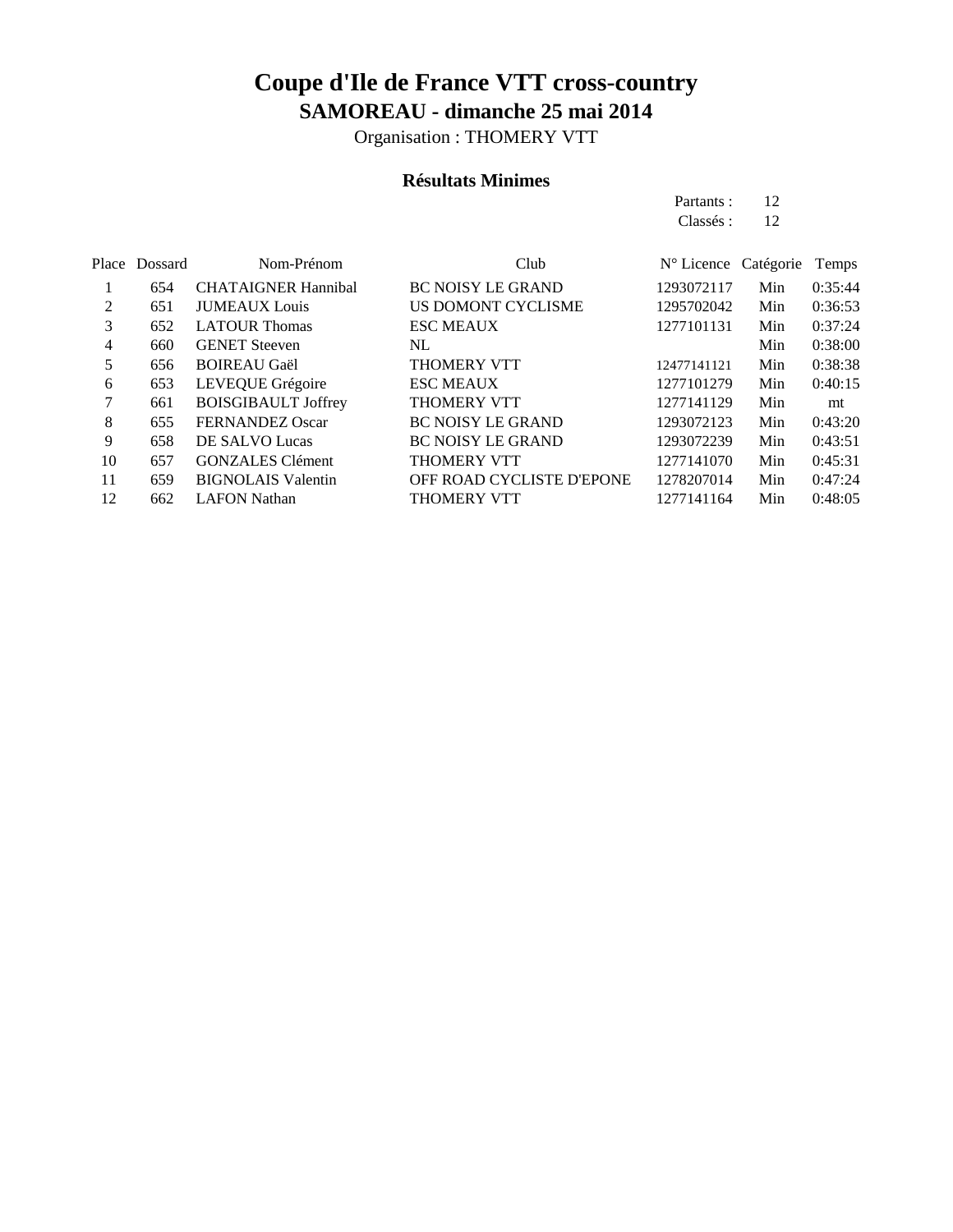Organisation : THOMERY VTT

### **Résultats Cadettes**

Partants : 7 Classés : 7

|   | Place Dossard | Nom-Prénom             | Club                      | N° Licence Catégorie Temps |       |         |
|---|---------------|------------------------|---------------------------|----------------------------|-------|---------|
|   | 503           | <b>FONTAINE Elora</b>  | OFF ROAD CYCLISTE D'EPONE | 1278207044                 | Cad F | 0:39:41 |
|   | 502           | JAFFRY Jennyfer        | <b>JS FERTE GAUCHER</b>   | 1277114246                 | Cad F | 0:41:50 |
|   | 507           | <b>FAUTRAT Pauline</b> | NL                        |                            | Cad F | 0:42:07 |
| 4 | 501           | <b>SIMARD Marine</b>   | US DOMONT CYCLISME        | 1295702058                 | Cad F | 0:43:50 |
| 5 | 506           | LE CUNFF Maëlle        | NL                        |                            | Cad F | 0:44:03 |
| 6 | 504           | <b>DELSART</b> Anaïs   | <b>AC MARINES</b>         | 1295728004                 | Cad F | mt      |
|   | 505           | <b>GARNIER Mélanie</b> | <b>VAL D'EUROPE TC</b>    | 1277145030                 | Cad F | 0:48:51 |

### **Résultats Minimes Filles**

Partants : 4 Classés: 4

|               | Place Dossard | Nom-Prénom            | Club.                    | N° Licence Catégorie Temps |                 |         |
|---------------|---------------|-----------------------|--------------------------|----------------------------|-----------------|---------|
|               |               | 602 GONTIER Cassandre | LA PEDALE FERTOISE       | 1277102004                 | Min F $0:55:55$ |         |
| 2             | 603           | <b>MAIER Camille</b>  | <b>BC NOISY LE GRAND</b> | 1293072232                 | Min F $0:58:24$ |         |
| $\mathcal{R}$ | 604           | ROBLIN Pauline        | VC MONTIGNY BRETONNEUX   | 1278235448                 | Min F           | 1:04:22 |
| 4             | 601           | BECU Amélie           | VC MONTIGNY BRETONNEUX   | 1278235330                 | Min F           | mt      |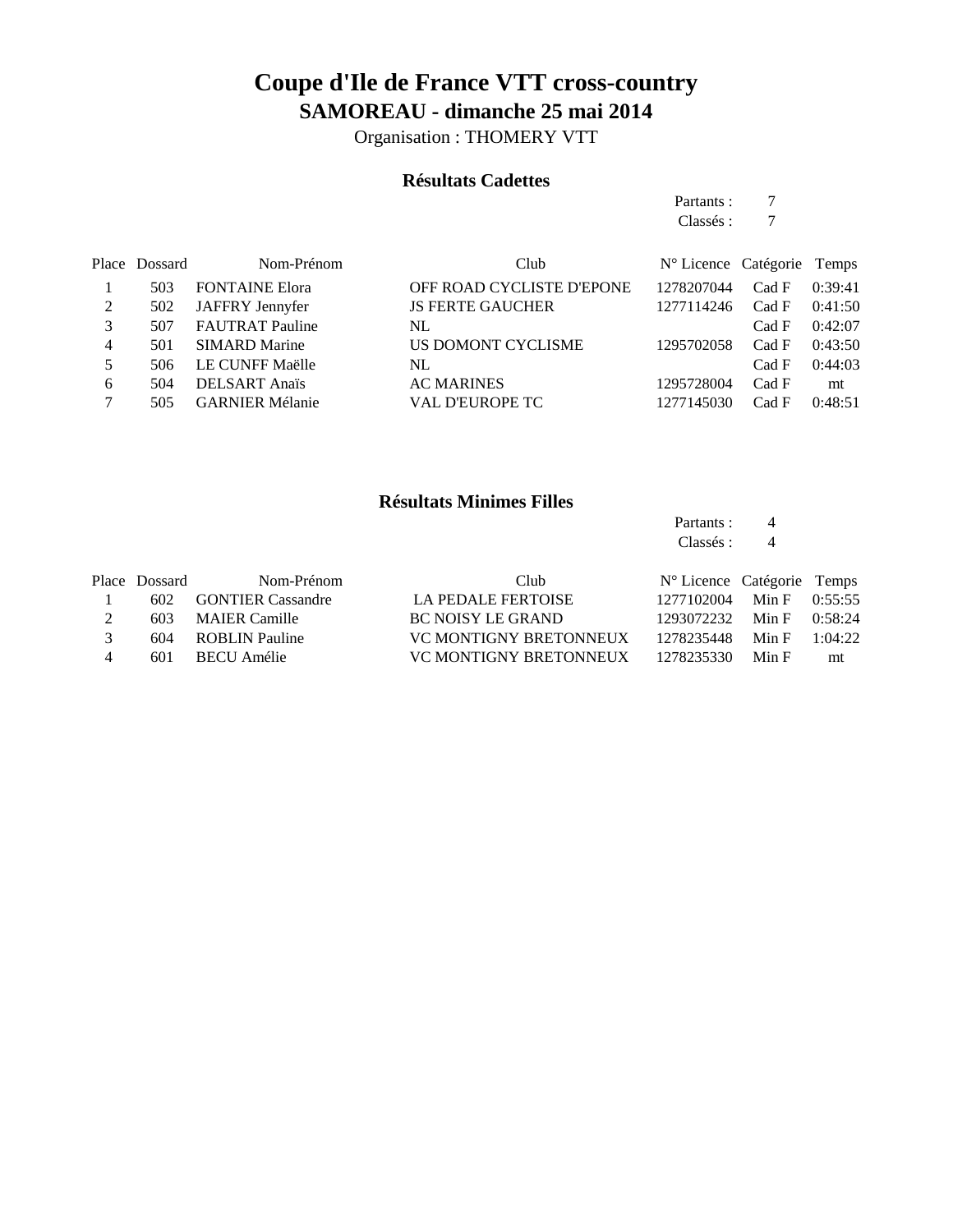Organisation : THOMERY VTT

### **Résultats Cadets**

Partants : 11 Classés : 9

|   | Place Dossard | Nom-Prénom                    | Club                         | N° Licence Catégorie |     | Temps   |
|---|---------------|-------------------------------|------------------------------|----------------------|-----|---------|
|   | 551           | <b>HANDJIAN Melvin</b>        | US DOMONT CYCLISME           | 1295702046           | Cad | 1:05:34 |
| 2 | 554           | DELVAL Florian                | <b>ROUE D'OR CONFLANAISE</b> | 1278210003           | Cad | 1:06:40 |
| 3 | 552           | <b>DUGENY Nicolas</b>         | <b>TEAM BIKE CHAUMONTEL</b>  | 1295716019           | Cad | 1:07:25 |
| 4 | 555           | LE BECHEC Corentin            | OC GIF VTT                   | 1291333011           | Cad | 1:11:02 |
| 5 | 556           | <b>MARFOUTINE Joss</b>        | <b>VAL D'EUROPE TC</b>       | 1277145009           | Cad | 1:19:10 |
| 6 | 559           | <b>SAINT ANDRE Guert Yann</b> | <b>BC NOISY LE GRAND</b>     | 1293072233           | Cad | 1:21:50 |
|   | 562           | <b>COURAULT Thibaux</b>       | US NEMOURS ST PIERRE         | 1277109022           | Cad | 1:27:05 |
| 8 | 561           | <b>MAHIEU Thibaut</b>         | <b>CSM CLAMART</b>           | 1292411125           | Cad | 1:29:47 |
| 9 | 557           | <b>CORMERAIE Tom</b>          | <b>THOMERY VTT</b>           | 1277141021           | Cad | 1:43:05 |
|   |               |                               |                              |                      |     |         |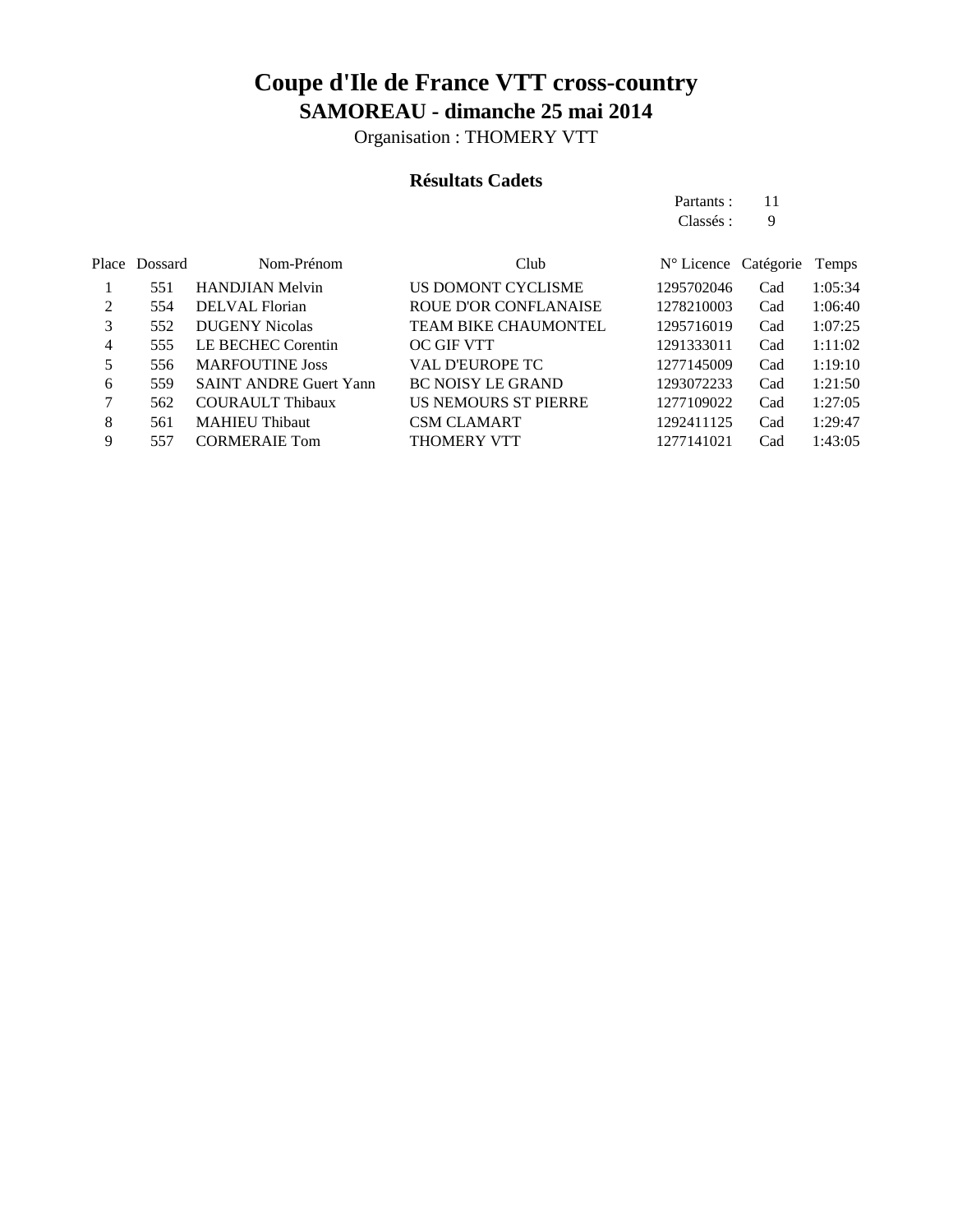Organisation : THOMERY VTT

### **Résultats Juniors**

Partants : 13 Classés : 10

|    | Place Dossard | Nom-Prénom                 | Club                      | N° Licence Catégorie |     | Temps   |
|----|---------------|----------------------------|---------------------------|----------------------|-----|---------|
|    | 151           | <b>POITEVIN Robin</b>      | US DOMONT CYCLISME        | 1295702004           | Jun | 1:39:32 |
| 2  | 155           | <b>ORCHAMPT</b> Antoine    | US DOMONT CYCLISME        | 1295702039           | Jun | 1:45:30 |
| 3  | 152           | <b>PARMENTIER Hugo</b>     | <b>BC NOISY LE GRAND</b>  | 1293072196           | Jun | 1:47:08 |
| 4  | 157           | PINSARD Florian            | <b>THOMERY VTT</b>        | 1277141022           | Jun | 1:51:06 |
| 5  | 163           | <b>LEHOUX</b> Natan        | <b>OLYMPIQUE CVO</b>      | 1295712106           | Jun | 1:51:45 |
| 6  | 162           | <b>VERCAUTEREN</b> Antoine | NL                        | NL                   | Jun | 1:54:35 |
|    | 159           | <b>BEYER Julien</b>        | <b>OC GIF SUR YVETTE</b>  | 1231333020           | Jun | 1:55:50 |
| 8  | 158           | <b>PRUVOT Thomas</b>       | PARISIS A.C. 95           | 1295714030           | Jun | 2:00:29 |
| 9  | 153           | <b>GONTIER Lucas</b>       | <b>LA PEDALE FERTOISE</b> | 1277102187           | Jun | 2:00:37 |
| 10 | 164           | <b>GIRAULT</b> Quentin     | US DOMONT CYCLISME        | 1295702052           | Jun | 2:05:21 |
|    |               |                            |                           |                      |     |         |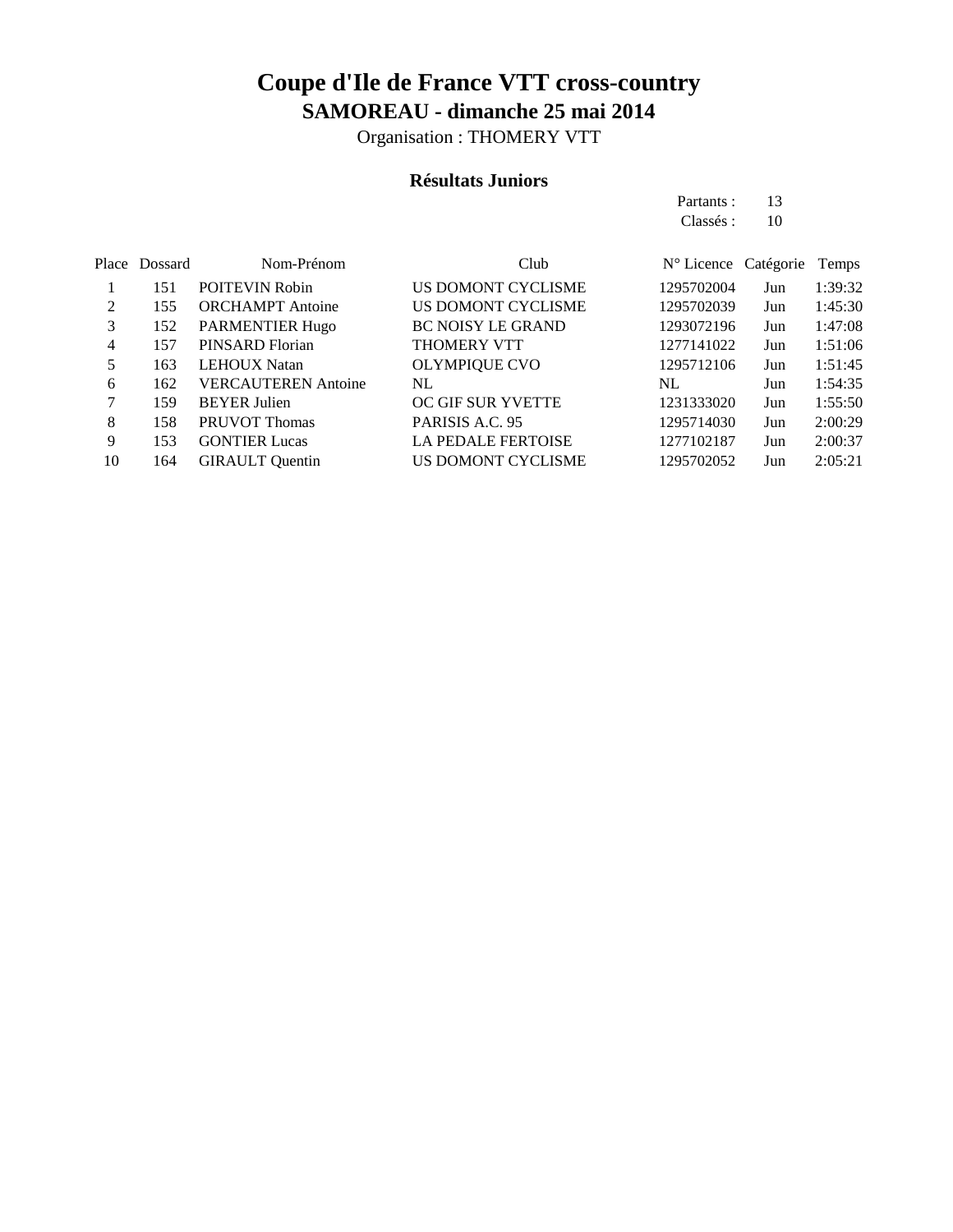Organisation : THOMERY VTT

### **Résultats Seniors et Juniors Féminines**

Partants : 4 Classés : 4

|               | Place Dossard | Nom-Prénom           | Club.                                               | N° Licence Catégorie Temps   |                 |  |
|---------------|---------------|----------------------|-----------------------------------------------------|------------------------------|-----------------|--|
|               |               | 421 STUMPF Fanny     | ARGENTEUIL VAL DE SEINE 95 1295708099 Sen F 1:20:00 |                              |                 |  |
|               |               | 451 HUBER Lisa       | ARGENTEUIL VAL DE SEINE 95 1295708058 Jun F 1:23:37 |                              |                 |  |
| $\mathcal{R}$ |               | 423 ALVES Gwendoline | LES BLEUS DE FRANCE                                 | 1292402085                   | Sen F $1:24:09$ |  |
| 4             |               | 452 VAILLANT Pauline | OC GIF VTT                                          | $1291333014$ Jun F $1:35:05$ |                 |  |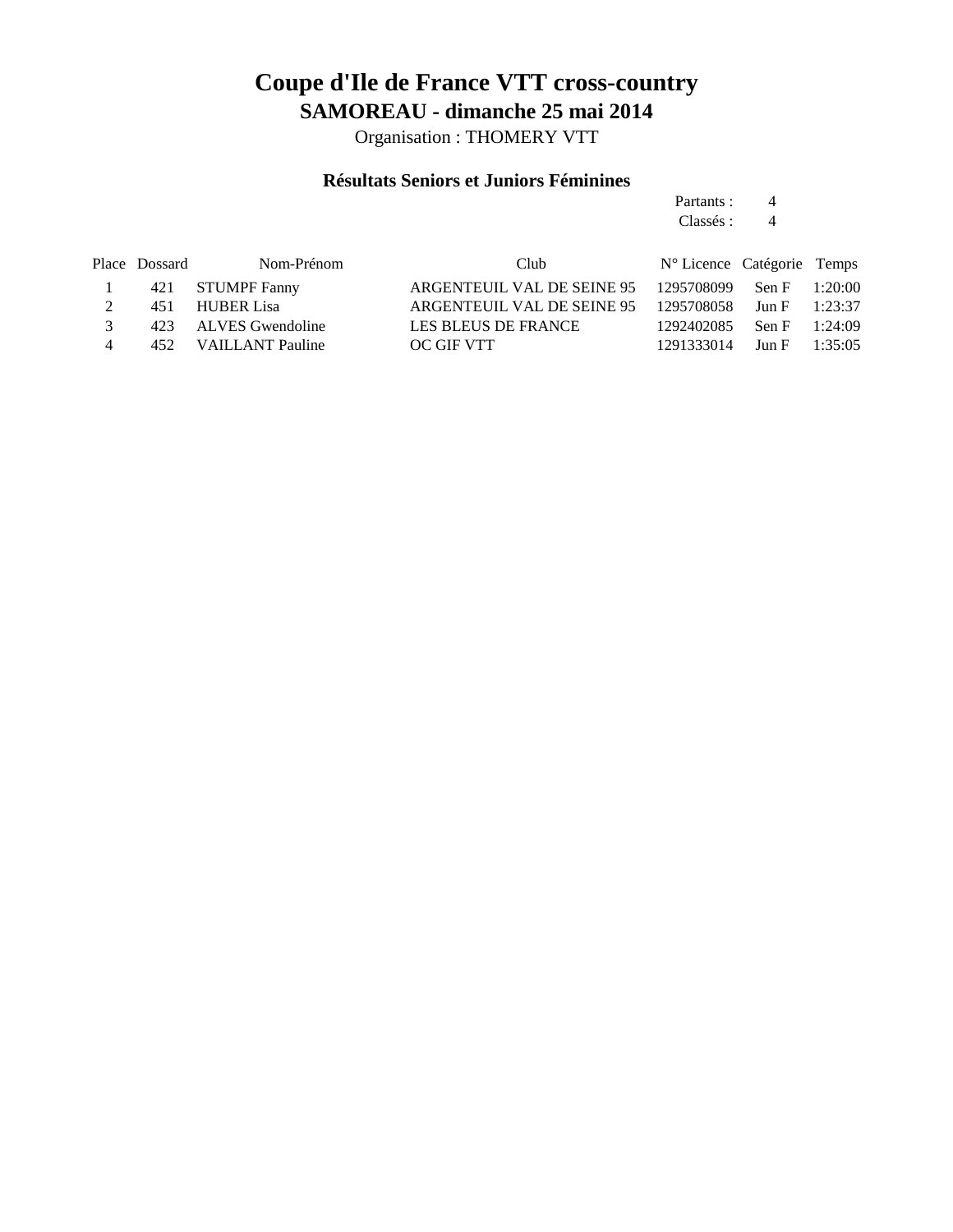Organisation : THOMERY VTT

### **Résultats Espoirs**

Partants : 6 Classés : 6

|   | Place Dossard | Nom-Prénom               | Club                       | N° Licence Catégorie Temps |     |         |
|---|---------------|--------------------------|----------------------------|----------------------------|-----|---------|
|   | 106           | <b>GUELENNOC Thibaud</b> | NL                         | NL.                        | Esp | 2:17:23 |
|   | 104           | <b>BEYER Jérémy</b>      | OC GIF VTT                 | 1291333019                 | Esp | 2:20:41 |
|   | 103           | <b>HAIN Nicolas</b>      | OC GIF VTT                 | 1291333017                 | Esp | 2:21:49 |
| 4 | 105           | <b>CLABAUT Sulivan</b>   | <b>BC NOISY LE GRAND</b>   | 1293507194                 | Esp | mt      |
|   | 102           | <b>GALON</b> Geoffrey    | <b>VC DRAVEIL</b>          | 1291321005                 | Esp | 2:29:15 |
| 6 | 101           | THIEBAULT Robin          | <b>LES BLEUS DE FRANCE</b> | 1292402016                 | Esp | 2:31:28 |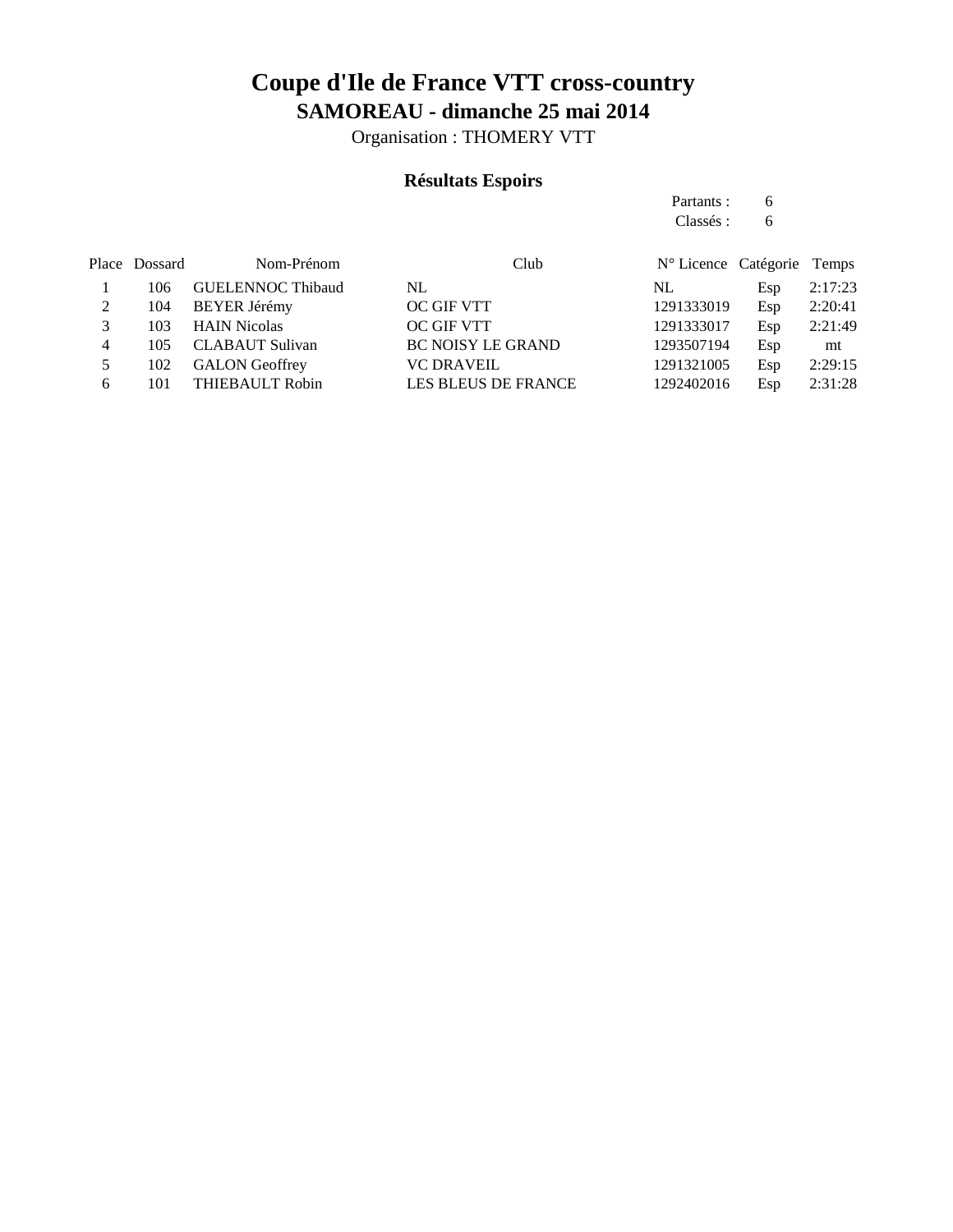Organisation : THOMERY VTT

### **Résultats Seniors**

|   |               |                         |                             | Partants :                    | 9   |         |
|---|---------------|-------------------------|-----------------------------|-------------------------------|-----|---------|
|   |               |                         |                             | Classés :                     | 8   |         |
|   | Place Dossard | Nom-Prénom              | Club                        | $N^{\circ}$ Licence Catégorie |     | Temps   |
|   | 53            | <b>LECLAINCHE Jimmy</b> | US DOMONT CYCLISME          | 1295702076                    | Sen | 2:13:14 |
| 2 | 56            | <b>NOGUEIRA Romain</b>  | US DOMONT CYCLISME          | 1295702168                    | Sen | mt      |
| 3 | 51            | <b>OBERTI</b> Julien    | <b>TEAM BIKE CHAUMONTEL</b> | 1295716005                    | Sen | 2:14:38 |
| 4 | 54            | <b>VAILLANT</b> Pierre  | US DOMONT CYCLISME          | 1295702044                    | Sen | 2:19:17 |
| 5 | 55            | PITIA Emmanuel          | <b>UC BORDS DE MARNE</b>    | 1294616003                    | Sen | 2:28:18 |
| 6 | 58            | LE ROSCOET Ronan        | <b>BC NOISY LE GRAND</b>    | 1293507174                    | Sen | 2:36:52 |
| 7 | 52            | <b>MARTEAU Romain</b>   | <b>ESC MEAUX</b>            | 1277101077                    | Sen | à 1 T   |
| 8 | 57            | <b>ATLAN Pierre</b>     | THOMERY VTT                 | 1277141114                    | Sen |         |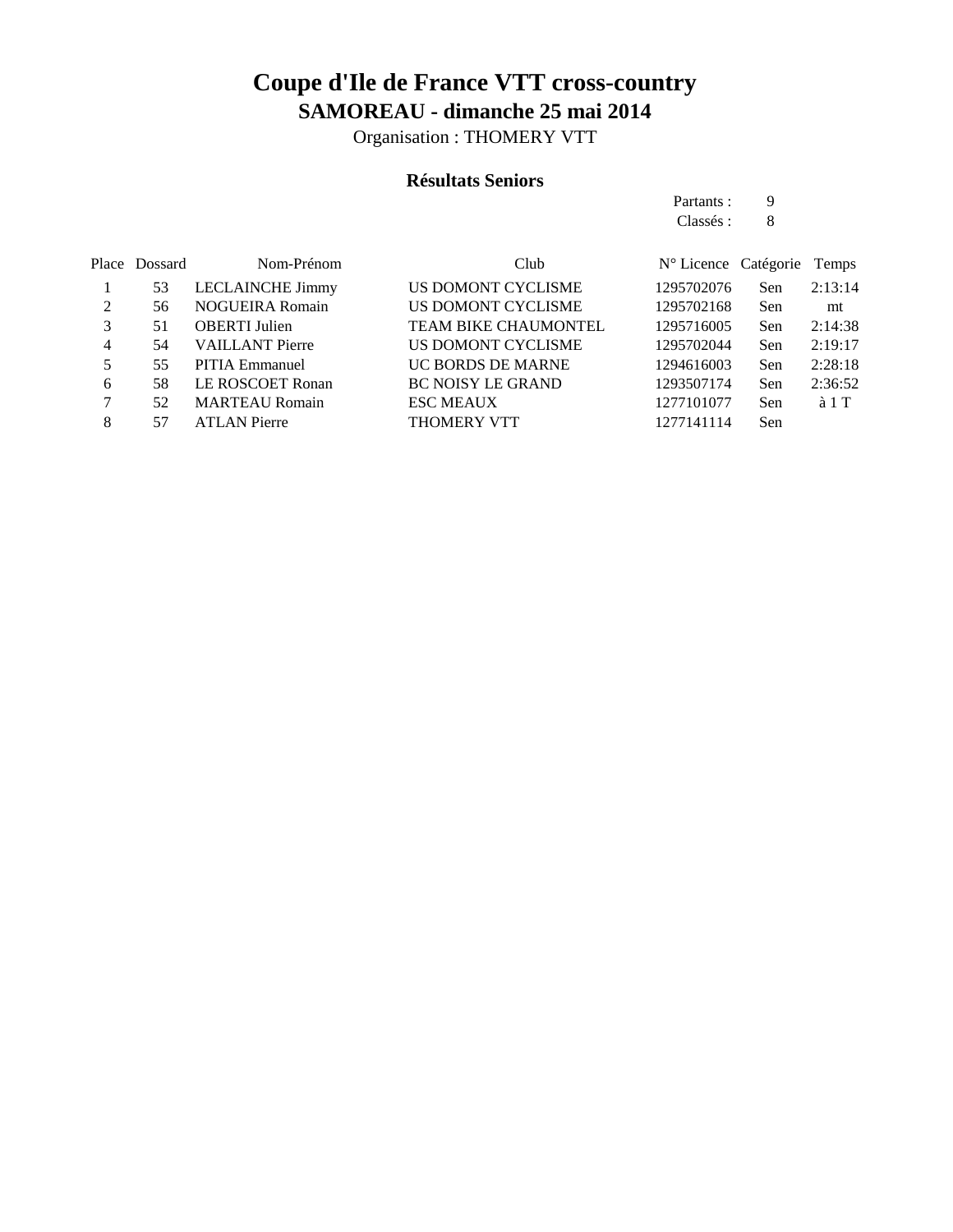Organisation : THOMERY VTT

### **Résultats Masters 1 et 2**

Partants : 10 Classés : 9

|   | Place Dossard | Nom-Prénom                 | Club                       | N° Licence Catégorie Temps |                   |         |
|---|---------------|----------------------------|----------------------------|----------------------------|-------------------|---------|
|   | 202           | <b>NARI</b> Olivier        | <b>VELO CLUB ARPAJON</b>   | 1291308018                 | Mas $1/2$ 2:16:40 |         |
| 2 | 214           | <b>ESCUAIN Sébastien</b>   | <b>LES KOYOTES</b>         | 1275003003                 | Mas $1/2$ 2:16:50 |         |
| 3 | 206           | <b>FORLINI</b> Grégory     | <b>BC NOISY LE GRAND</b>   | 1293507068                 | Mas $1/2$ 2:24:16 |         |
| 4 | 204           | FADDA Jean-Christophe      | <b>TEAM VTT MAISSE</b>     | 1291320040                 | Mas $1/2$         | 2:29:29 |
| 5 | 215           | <b>BONNOT Cédric</b>       | <b>LES BLEUS DE FRANCE</b> | 1292402118                 | Mas $1/2$         | mt      |
| 6 | 207           | <b>GALVAING Christophe</b> | <b>TEAM VTT MAISSE</b>     | 1291320024 Mas 1/2         |                   | 2:30:41 |
| 7 | 212           | <b>BUZON Franck</b>        | <b>BC NOISY LE GRAND</b>   | 1293507018                 | Mas $1/2$         | 2:37:02 |
| 8 | 205           | VANVYNCKT Michel           | EC MONTGERON VIGNEUX       | 1291307189                 | $Mas$ 1/2         | 2:43:11 |
| 9 | 213           | <b>LEHMANN Vincent</b>     | <b>BC NOISY LE GRAND</b>   | 1293507277                 | Mas $1/2$         | 2:44:48 |
|   |               |                            |                            |                            |                   |         |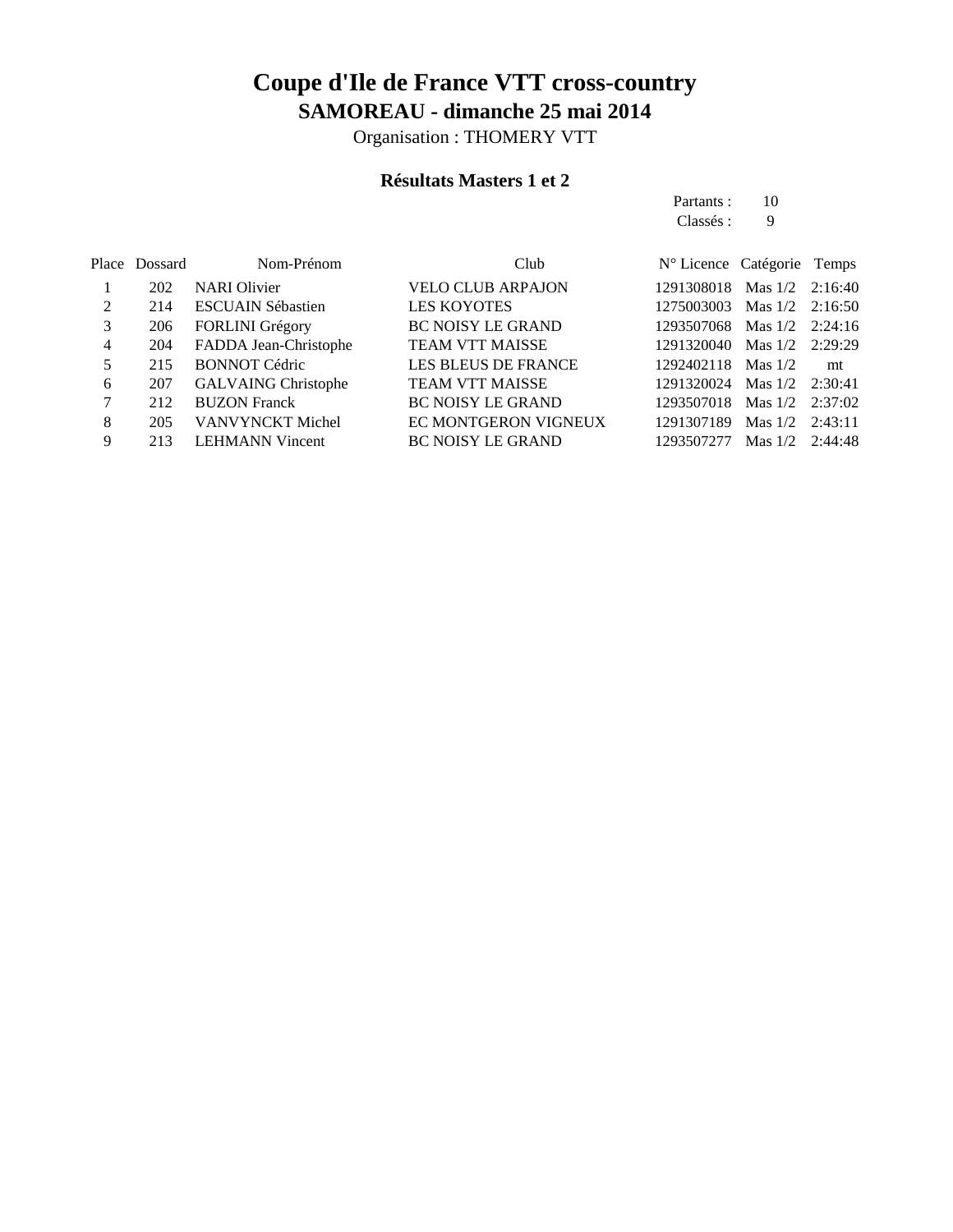Organisation : THOMERY VTT

### **Résultats Masters 3-4-5**

Partants : 48 Classés : 42

|                          | Place Dossard | Nom-Prénom                   | Club                       | N° Licence Catégorie |           | Temps            |
|--------------------------|---------------|------------------------------|----------------------------|----------------------|-----------|------------------|
| 1                        | 380           | <b>CRENEL Didier</b>         | US DOMONT CYCLISME         | 1295702037           | Mas 5     | 1:39:57          |
| $\overline{c}$           | 302           | <b>HUBER Christophe</b>      | ARGENTEUIL VAL DE SEINE 95 | 1295508068           | Mas 3/4   | 1:41:03          |
| 3                        | 301           | <b>CORBEAU Laurent</b>       | EC MONTGERON VIGNEUX       | 1291307045           | Mas $3/4$ | 1:42:02          |
| $\overline{\mathcal{L}}$ | 303           | PAUCHARD Stéphane            | <b>ESC MEAUX</b>           | 1277101266           | Mas $3/4$ | 1:42:29          |
| 5                        | 304           | <b>BREHIER Hugues</b>        | EC MONTGERON VIGNEUX       | 1291307001           | Mas $3/4$ | 1:46:42          |
| 6                        | 323           | LE MOAL Yannick              | EC MORSANG SUR ORGE        | 1291339006           | Mas $3/4$ | 1:46:50          |
| $\boldsymbol{7}$         | 372           | <b>GAUTIER Laurent</b>       | TEAM 94 VILLENEUVOISE      | 1294601053           | Mas 5     | mt               |
| 8                        | 336           | <b>GRANGE Sébastien</b>      | NL                         |                      | Mas $3/4$ | 1:47:55          |
| 9                        | 322           | <b>ATZERT</b> Alexandre      | BC NOISY LE GRAND          | 1293507098           | Mas $3/4$ | 1:48:01          |
| 10                       | 321           | CHABOT Jean-François         | UCM VENEUX LES SABLONS     | 1277142032           | Mas 3/4   | 1:48:29          |
| 11                       | 306           | <b>PARMENTIER Franck</b>     | <b>BC NOISY LE GRAND</b>   | 1293507203           | Mas 3/4   | 1:48:38          |
| 12                       | 379           | <b>LAMETTE Denis</b>         | LES BLEUS DE FRANCE        | 1292402040           | Mas 5     | 1:50:06          |
| 13                       | 371           | <b>POITEVIN Francis</b>      | US DOMONT CYCLISME         | 1295702006           | Mas 5     | 1:50:50          |
| 14                       | 373           | <b>LELONG Olivier</b>        | LA PEDALE FERTOISE         | 1277102167           | Mas 5     | 1:52:28          |
| 15                       | 315           | <b>MICHOUT Eric</b>          | <b>US METRO TRANSPORTS</b> | 1275024237           | Mas $3/4$ | 1:53:18          |
| 16                       | 311           | DESTREL Sylvain              | EC MONTGERON VIGNEUX       | 1291307051           | Mas $3/4$ | 1:53:41          |
| 17                       | 313           | DONATI Jean-François         | <b>US RIS ORANGIS</b>      | 1291322062           | Mas 3/4   | 1:54:01          |
| 18                       | 312           | <b>BRAUD</b> Christophe      | <b>JS FERTE GAUCHER</b>    | 1277114159           | Mas 3/4   | 1:54:36          |
| 19                       | 305           | REMENIERAS Hervé             | <b>BC NOISY LE GRAND</b>   | 1293507268           | Mas 3/4   | 1:55:11          |
| 20                       | 331           | VALLEE Stéphane              | LA PEDALE FERTOISE         | 1277102208           | Mas $3/4$ | 1:58:07          |
| 21                       | 314           | <b>LEULEU Fabrice</b>        | BC NOISY LE GRAND          | 1293507210           | Mas $3/4$ | 1:58:32          |
| 22                       | 326           | <b>ROUSSEL Laurent</b>       | TEAM BIKE CHAUMONTEL       | 1295716002           | Mas $3/4$ | 1:59:02          |
| 23                       | 374           | CASTILLO Frédéric            | VC FONTAINEBLEAU AVON      | 1277113077           | Mas 5     | 1:59:35          |
| 24                       | 307           | <b>CATHENOZ Thibaut</b>      | <b>BC NOISY LE GRAND</b>   | 1293507188           | Mas $3/4$ | 2:00:10          |
| 25                       | 334           | <b>CLEMENT Michel</b>        | THOMERY VTT                | 1277141019           | Mas $3/4$ | 2:01:15          |
| 26                       | 382           | RINCENT Jean-Philippe        | UCM VENEUX LES SABLONS     | 1277142002           | Mas 5     | 1:01:28          |
| 27                       | 325           | <b>DESPUJOLS Marc</b>        | THOMERY VTT                | 1277141133           | Mas $3/4$ | 2:01:52          |
| 28                       | 318           | <b>HANDJIAN</b> Pierre       | <b>BC NOISY LE GRAND</b>   | 1293507149           | Mas $3/4$ | mt               |
| 29                       | 332           | <b>PARIS Richard</b>         | LA PEDALE FERTOISE         | 1277102036           | Mas $3/4$ | 2:01:55          |
| 30                       | 384           | PETRUZELLA Denis             | <b>VC VILLEJUST</b>        | 1291338002           | Mas 5     | 2:04:22          |
| 31                       | 329           | <b>PHEDRE Georges</b>        | <b>BC NOISY LE GRAND</b>   | 1293507119           | Mas 3/4   | 2:06:00          |
| 32                       | 316           | <b>CHATAIGNIER Dominique</b> | AC POMMEUSE BOISSY         | 1277130019           | Mas 3/4   | 2:11:29          |
| 33                       | 317           | <b>CHAVENAY Serge</b>        | <b>ESC MEAUX</b>           | 1277101390           | Mas 3/4   | 2:12:38          |
| 34                       | 309           | <b>BOCQUILLON Eric</b>       | AC BAZANCOURT REIMS        | 0751013035           | Mas 3/4   | 2:16:29          |
| 35                       | 333           | <b>LACROIX Arnaud</b>        | <b>BC NOISY LE GRAND</b>   | 1293507005           | Mas $3/4$ | 2:17:39          |
| 36                       | 330           | <b>NOEL Franck</b>           | <b>LES KOYOTES</b>         | 1275003006           | Mas 3/4   | 2:22:36          |
| 37                       | 381           | <b>ADELINE Régis</b>         | THOMERY VTT                | 1277141160           | Mas 5     | 2:23:57          |
| 38                       | 385           | <b>MARTEAU</b> Jean-Claude   | <b>ESC MEAUX</b>           | 1277101111           | Mas 5     | 2:27:18          |
| 39                       | 377           | <b>OSADNIK Alain</b>         | <b>LES KOYOTES</b>         | 1275003018           | Mas 5     | 2:32:16          |
| 40                       | 383           | <b>BRANCO</b> Guilherm       | EC MONTGERON VIGNEUX       | 1291307261           | Mas 5     | a <sub>1</sub> T |
| 41                       | 320           | <b>GONTIER Frédéric</b>      | LA PEDALE FERTOISE         | 1277102194           | Mas 3/4   |                  |
| 42                       | 324           | DA COSTA Fernando            | <b>ESC MEAUX</b>           | 1277101074           | Mas $3/4$ |                  |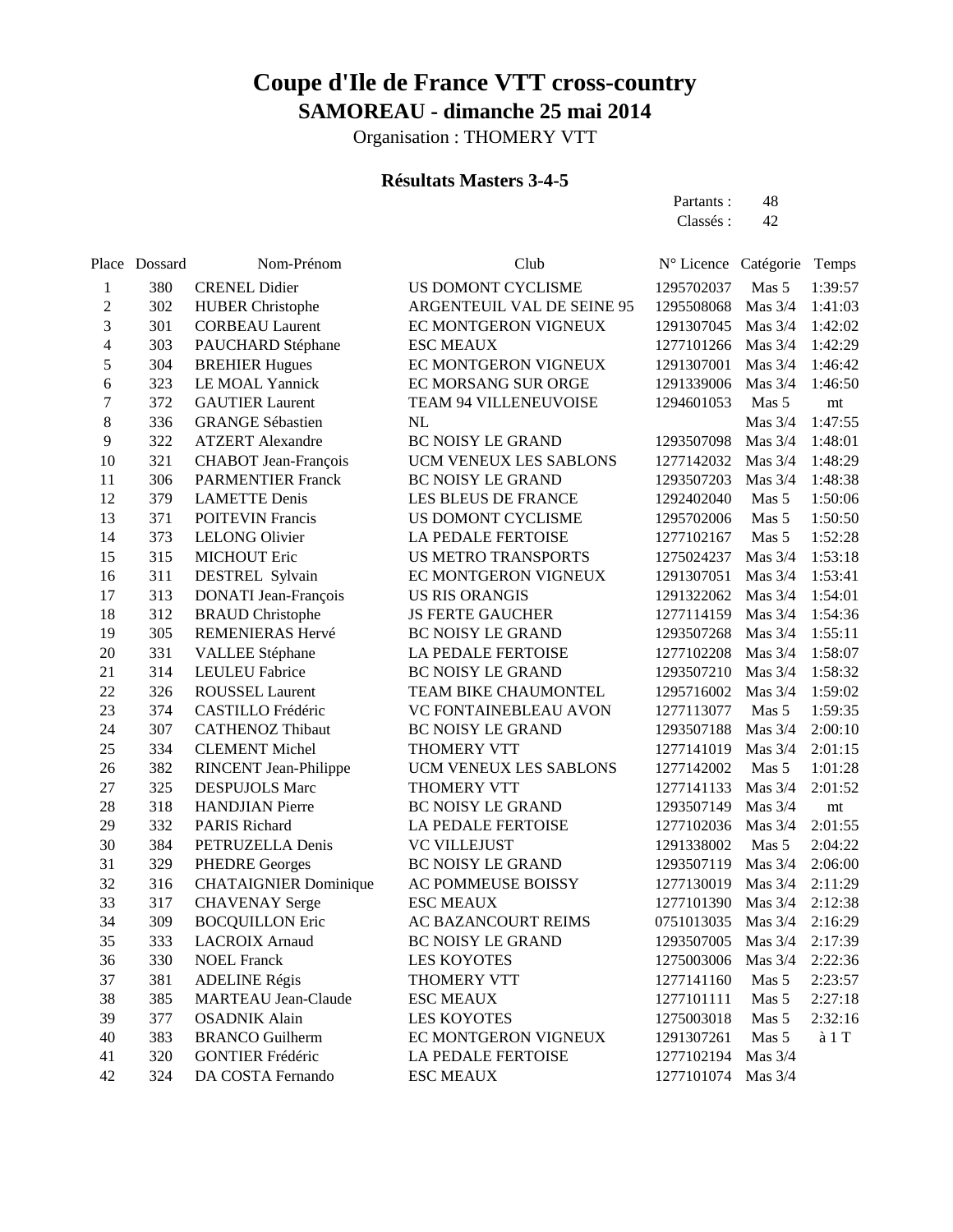Organisation : THOMERY VTT

### **Résultats Tandems**

Partants : 4 Classés : 4

| Place Dossard | Nom-Prénom         | Club                   | N° Licence Catégorie Temps |     |         |
|---------------|--------------------|------------------------|----------------------------|-----|---------|
|               | 402a PORTIER Eric  | ASL VARREDDES          | 1277107015                 | Tan | 1:26:55 |
|               | 402b LEGUAY Alexis | <b>ASL VARREDDES</b>   | 1277105002                 | Tan |         |
|               | 401a BIARNE Marc   | EC BOUCLES DE LA MARNE | 1277126007                 | Tan | 1:55:39 |
|               | 401b MAJA Benjamin | EC BOUCLES DE LA MARNE | 1277126002                 | Tan |         |